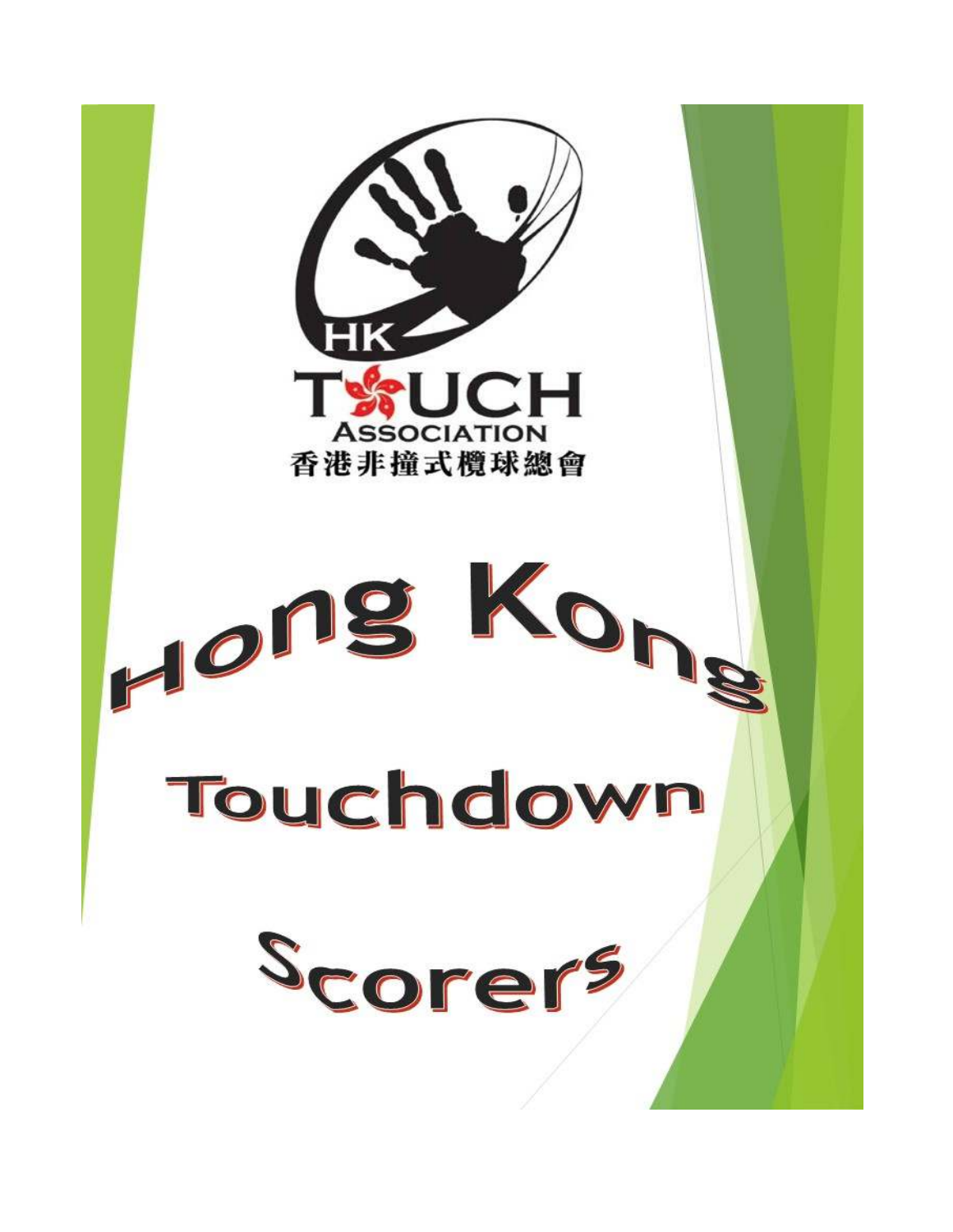## **Hong Kong Touchdown Scorers**





| <b>Leading Scorers</b> |            |             | <b>World</b> |   | <b>Tests Europe South</b> |                | <b>OIM</b> | # |
|------------------------|------------|-------------|--------------|---|---------------------------|----------------|------------|---|
|                        |            |             | <b>Cup</b>   |   |                           | <b>Pacific</b> |            |   |
|                        |            |             |              |   |                           |                |            |   |
|                        |            | Mixed       |              | 6 |                           |                |            | 6 |
| Fong                   | Chun Sin   | Women/Mixed | 2            | 6 |                           |                |            | 8 |
| Shing                  | Ng Chok    | Men/Mixed   |              |   |                           |                |            |   |
| <b>Kit</b>             | Ng Ka      | Men/Mixed   |              |   |                           |                |            |   |
| Wong                   | Chi Ling   | Women/Mixed |              | 6 |                           |                |            | 6 |
| Pong                   | Wan Kim    | Mixed       |              | 6 |                           |                |            | 6 |
| <b>Ng</b>              | Chok Shing | Mixed       | 5            |   |                           |                |            | 5 |
|                        |            |             |              |   |                           |                |            |   |

| <b>Surname</b> | <b>Other</b>     | <b>Division</b> | <b>World</b>     | <b>Tests</b>   | <b>Europe</b> | <b>South</b>   | <b>OIM</b> | #                       |
|----------------|------------------|-----------------|------------------|----------------|---------------|----------------|------------|-------------------------|
| <b>Names</b>   | <b>Names</b>     |                 | <b>Cup</b>       |                |               | <b>Pacific</b> |            |                         |
|                |                  |                 |                  |                |               |                |            |                         |
| Au             | Chi Wai          | Mixed/Men       | 1                | 1              |               |                |            | $\overline{c}$          |
| Chan           | Lap Ting         | Women/Mixed     |                  | 4              |               |                |            | $\overline{\mathbf{4}}$ |
| Cheung         | Pui Hang         | Mixed           |                  |                |               |                |            | 1                       |
| Choi           | Hiu Lam          | Women           |                  |                |               |                |            | 1                       |
| Fong           | Chun Sin         | Women/Mixed     | $\overline{2}$   | 6              |               |                |            | 8                       |
| Gee            | Donna Emily      | Mixed           |                  |                |               |                |            | $\overline{1}$          |
| Hau            | Hayley Jing Ting | Women           |                  |                |               |                |            | 1                       |
| Hong           | Kwong Siu        | Mixed           |                  |                |               |                |            | 1                       |
| Hong           | Man Yiu          | Men             |                  |                |               |                |            | 1                       |
| Jason          | Liem             | Mixed           |                  |                |               |                |            | 1                       |
| Ki             | Leung Yin        | Women           |                  | 4              |               |                |            | 4                       |
| Kit            | Ng Ka            | Men/Mixed       |                  | 7              |               |                |            | $\overline{7}$          |
| Kwok           | Kak Ah           | Mixed           | 1                |                |               |                |            | $\mathbf{1}$            |
| Kwong          | Siu Hong         | Men             |                  | 1              |               |                |            | 1                       |
| Kwong          | Wan Kwok         | Mixed           |                  | $\overline{2}$ |               |                |            | $\frac{2}{2}$           |
| Lai            | Siu Hong         | Mixed           | $\boldsymbol{2}$ |                |               |                |            |                         |
| Lai            | Yiu Pang         | Mixed           | 3                |                |               |                |            | 3                       |
| Lam            | Ka Lok           | Mixed           | $\overline{2}$   | $\overline{2}$ |               |                |            | $\overline{\mathbf{4}}$ |
| Lee            | Siu Nam          | Mixed           |                  | 1              |               |                |            | 1                       |
| Lok            | Ching Lam        | Women           |                  | 3              |               |                |            | $\frac{3}{2}$           |
| Man            | Ma Nga           | Mixed           |                  | $\overline{2}$ |               |                |            |                         |
| Moran          | Lauren           | Mixed           |                  | 1              |               |                |            | $\overline{1}$          |
| <b>Ng</b>      | Chok Shing       | Mixed           | 5                |                |               |                |            | 5                       |
| Pang           | Lai Yiu          | Mixed           |                  |                |               |                |            | 1                       |
| Pong           | Wan Kim          | Mixed           |                  | 6              |               |                |            | 6                       |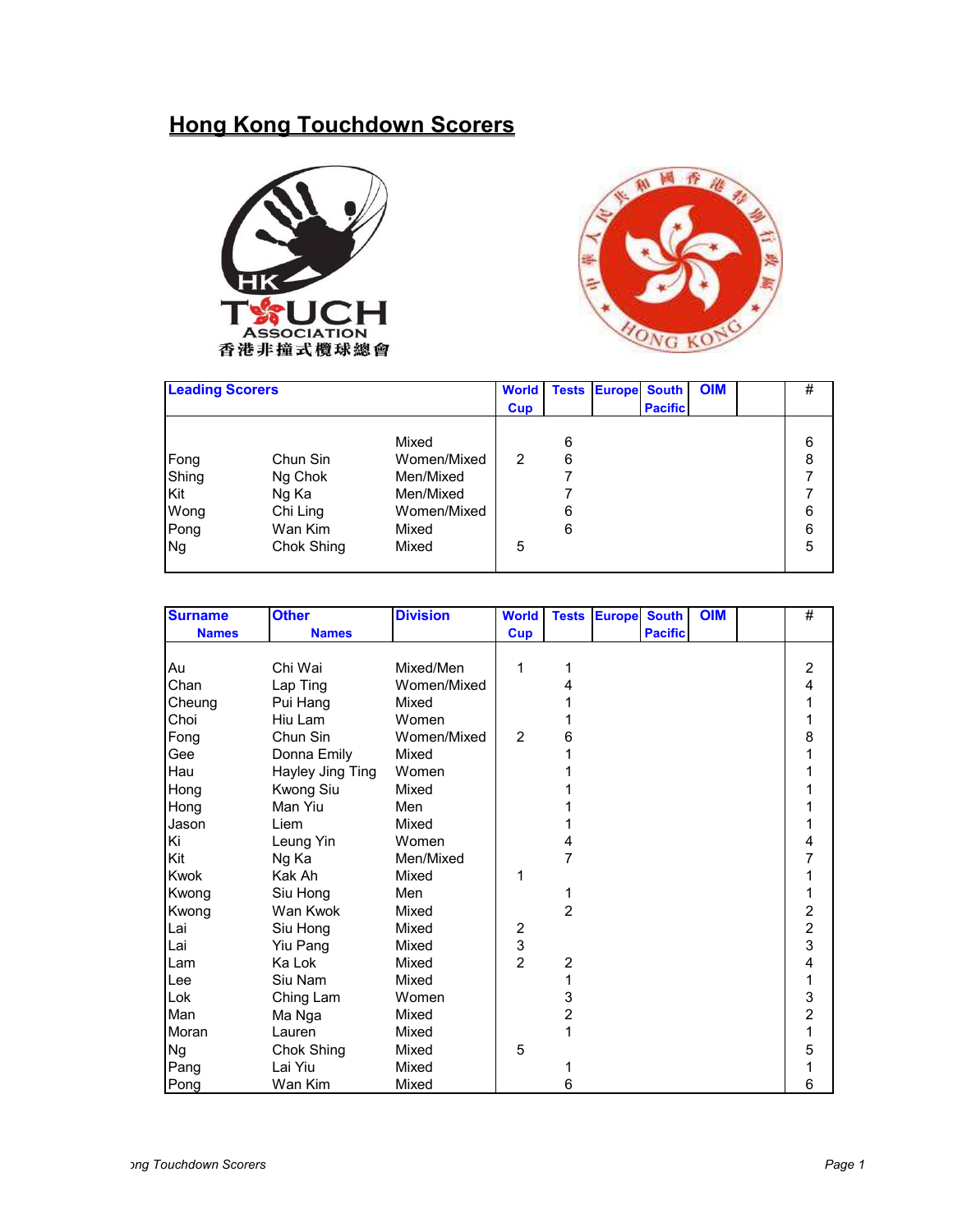| Shing | Ng Chok    | Men/Mixed   |   |   |
|-------|------------|-------------|---|---|
| Sin   | Fong Chun  | Mixed       |   |   |
| Sing  | Wu Ka      | Mixed       |   |   |
| Tang  | Pak Fai    | Mixed       |   |   |
| To    | Ip         | Mixed       |   | 2 |
| Tsang | Ho Keung   | Mixed       | 2 | 2 |
| Tso   | Hoi Lam    | Women/Mixed | 2 | 2 |
| Tung  | Lo Tan     | Mixed       | 2 | 2 |
| Wan   | Kwok Kwong | Mixed       | 3 | 3 |
| Wong  | Chi Ling   | Women/Mixed | 6 | 6 |
| Wong  | Hoi Lun    | Women       |   |   |
| Yan   | Yueh ysz   | Mixed       |   |   |
|       |            |             |   |   |

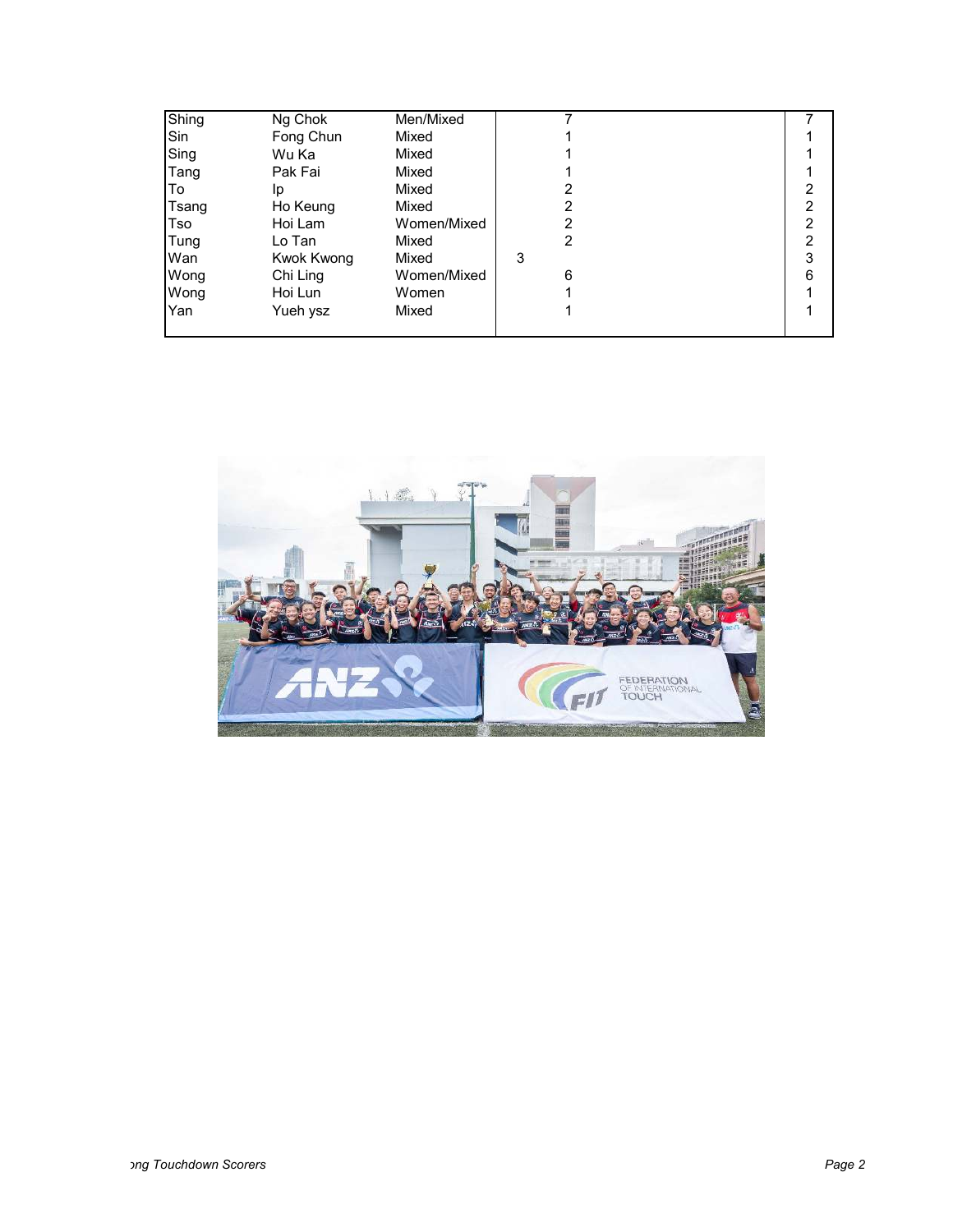## **Hong Kong World Cup Touchdown Scorers**

- 1995 Opens and Master Divisions Hawaii, USA
- 1997 Masters World Cup Gold Coast, Australia
- 1999 Opens and Masters World Cups Sydney, Australia
- 2003 Opens and Master Divisions Kumagaya, Japan
- 2007 Opens and Master Divisions Stellenbosch, South Africa
- 2011 Opens and Masters Divisions Edinburgh, Scotland
- 2015 Opens and Masters Divisions Coffs Harbour, Australia

| <b>Leading Scorers</b> |            |       | 5 |  | #      |
|------------------------|------------|-------|---|--|--------|
| Ng                     | Chok Shing | Mixed |   |  | ∽<br>ີ |

| <b>Players Names</b> |                   | <b>Division</b> | 15 | #              |  |
|----------------------|-------------------|-----------------|----|----------------|--|
|                      |                   |                 |    |                |  |
| Au                   | Chi Wai           | Mixed           |    |                |  |
| Fong                 | Chun Sin          | Mixed           | 2  | 2              |  |
| <b>Kwok</b>          | Kak Ah            | Mixed           |    |                |  |
| Lai                  | Yiu Pang          | Mixed           | 3  | 3              |  |
| Lai                  | Siu Hong          | Mixed           | 2  | $\overline{2}$ |  |
| Lam                  | Ka Lok            | Mixed           | 2  | $\overline{2}$ |  |
| <b>Ng</b>            | Chok Shing        | Mixed           | 5  | 5              |  |
| Wan                  | <b>Kwok Kwong</b> | Mixed           | 3  | 3              |  |
|                      |                   |                 |    |                |  |